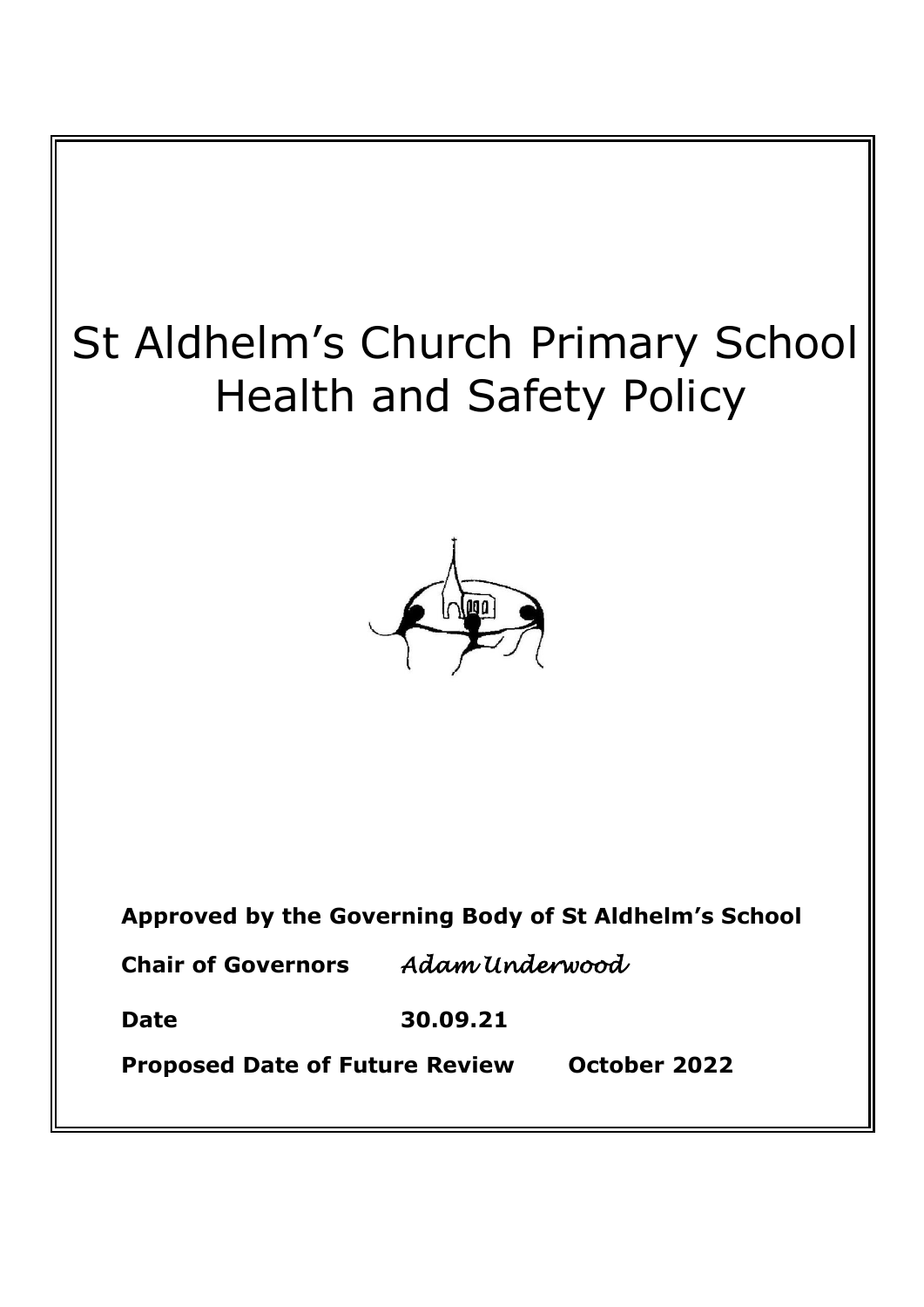## **THE LAW**

Health and safety in schools is governed by legislation and associated regulations, which are enforced by the Health and Safety Executive (HSE).

In **community schools, community special schools and voluntary controlled school's** statutory health and safety responsibilities fall on the Local Authority (LA) (as the employer) and on the headteacher and other school staff (as employees).

As the management body, **the governing body** must ensure that school staff and premises follow policies and procedures set by the Local Authority for health and safety (e.g., reporting accidents, first aid provision), and:

- Implement a health and safety policy and advise employees of it;
- Have a Critical Incident/Business Continuity plan that considers emergency scenarios;
- Ensure, **so far as is reasonably practicable**, the health, safety and welfare of teachers and other education staff; the health and safety of pupils in school and on off-site visits; and the health and safety of visitors to schools, and volunteers involved in any activity on the school site or managed by the school;
- Assess the risk of all activities, both in school and off-site; introduce measures to manage those risks, and tell employees about those measures;
- Ensure that staff are competent and trained (including TeamTeach techniques where necessary) in their health and safety responsibilities; and are actively involved in health and safety;
- Take reasonable steps to make sure that the buildings, equipment and materials are safe and do not put the health of users and visitors at risk.
- Promote and support sensible health and safety management through discussion at Governor or Senior Leadership Team meetings; advice and guidance from the Corporate Health and Safety Unit when required.

In practice, the governing body may delegate specific health and safety tasks to others at the school.

The governing body, and headteacher, must comply with any direction given to them by the LA concerning the health and safety of persons on the school's premises or taking part in any off-site school activities.

In **Academy schools, free schools**, **foundation schools and voluntary aided school's** statutory health and safety responsibilities fall on the governing body (as the employer) and on the headteacher and staff (as employees). Governing bodies may be constituted in one of the following formats:

- An Academy Trust
- The Governing body of a voluntary aided or a foundation school
- The owners or trustees of an Academy, foundation, VA or Free school

The governing body, as employer, has a duty (as required by The Management of Health and Safety at Work Regulations, 1999):

- Implement a health and safety policy and advise employees of it;
- Have a Critical Incident/Business Continuity plan in place;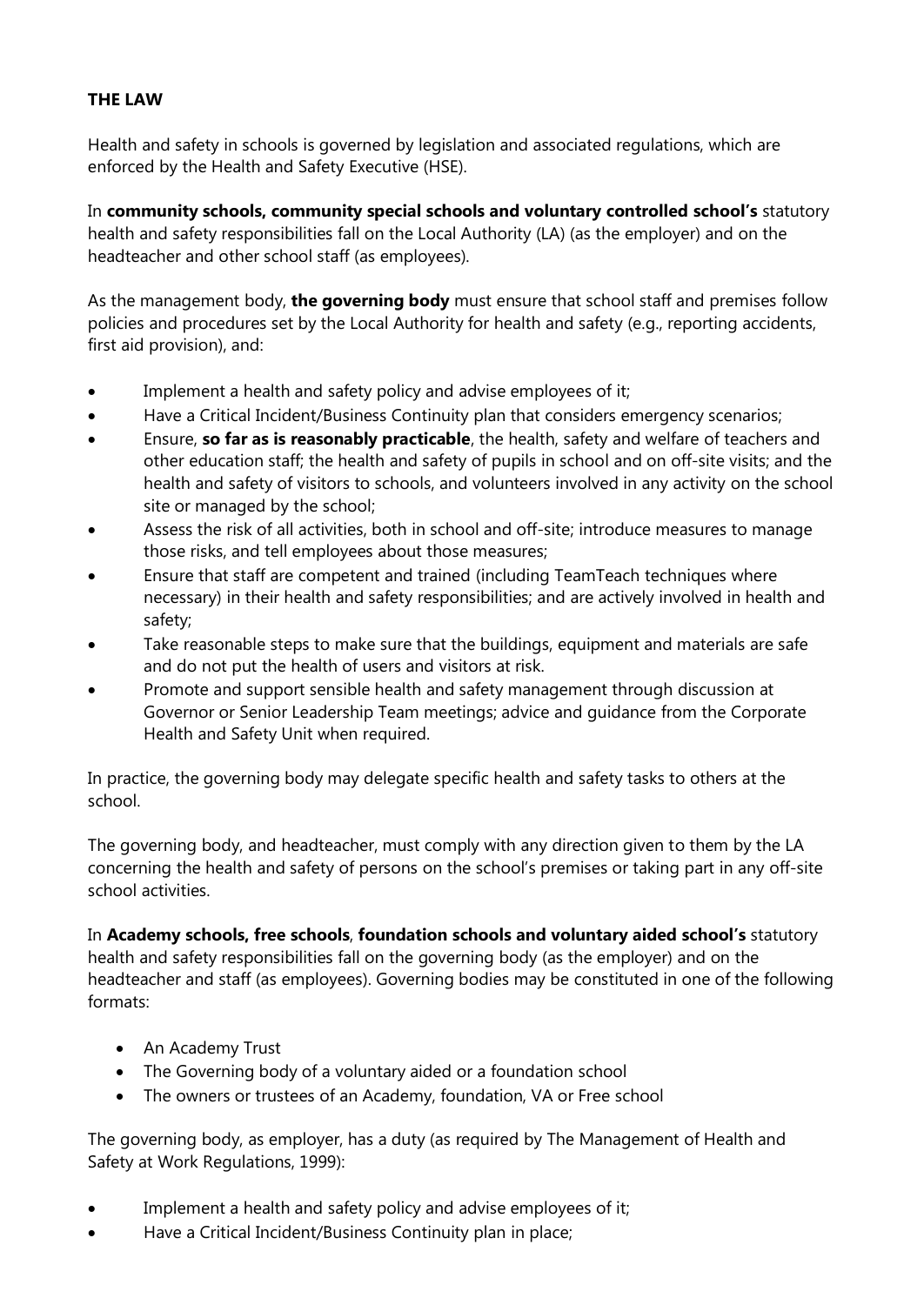- Ensure, **so far as is reasonably practicable**, the health, safety and welfare of teachers and other education staff; the health and safety of pupils in school and on off-site visits; and the health and safety of visitors to schools, and volunteers involved in any school activity;
- Assess the risk of all activities, both in school and off-site; introduce measures to manage those risks, and tell employees about the measures;
- Ensure that staff are trained in their health and safety responsibilities; and,
- Take reasonable steps to make sure that the buildings, equipment and materials are safe and do not put the health of users and visitors at risk.

In practice, the governing body may delegate specific health and safety tasks to others at the school. **However, the governing body retains the ultimate responsibility no matter who carries out the tasks.**

## **THE ROLE OF EMPLOYEES IN ANY SCHOOL**

Employees must take reasonable care of their own health and safety, and that of anyone else who may be affected by what they do at work. They must also cooperate with others who have duties for health and safety by carrying out instructions and reporting unsafe practices. The headteacher, who has delegated responsibility for the day-to-day management of the school, has a role of making sure that the governing body's health and safety policies and procedures are carried out.

### **COVERAGE**

A list of all the issues to be covered by a school's health and safety policy is given on pages 6 - 8 of this document with electronic links to the relevant County Council or other appropriate guidance.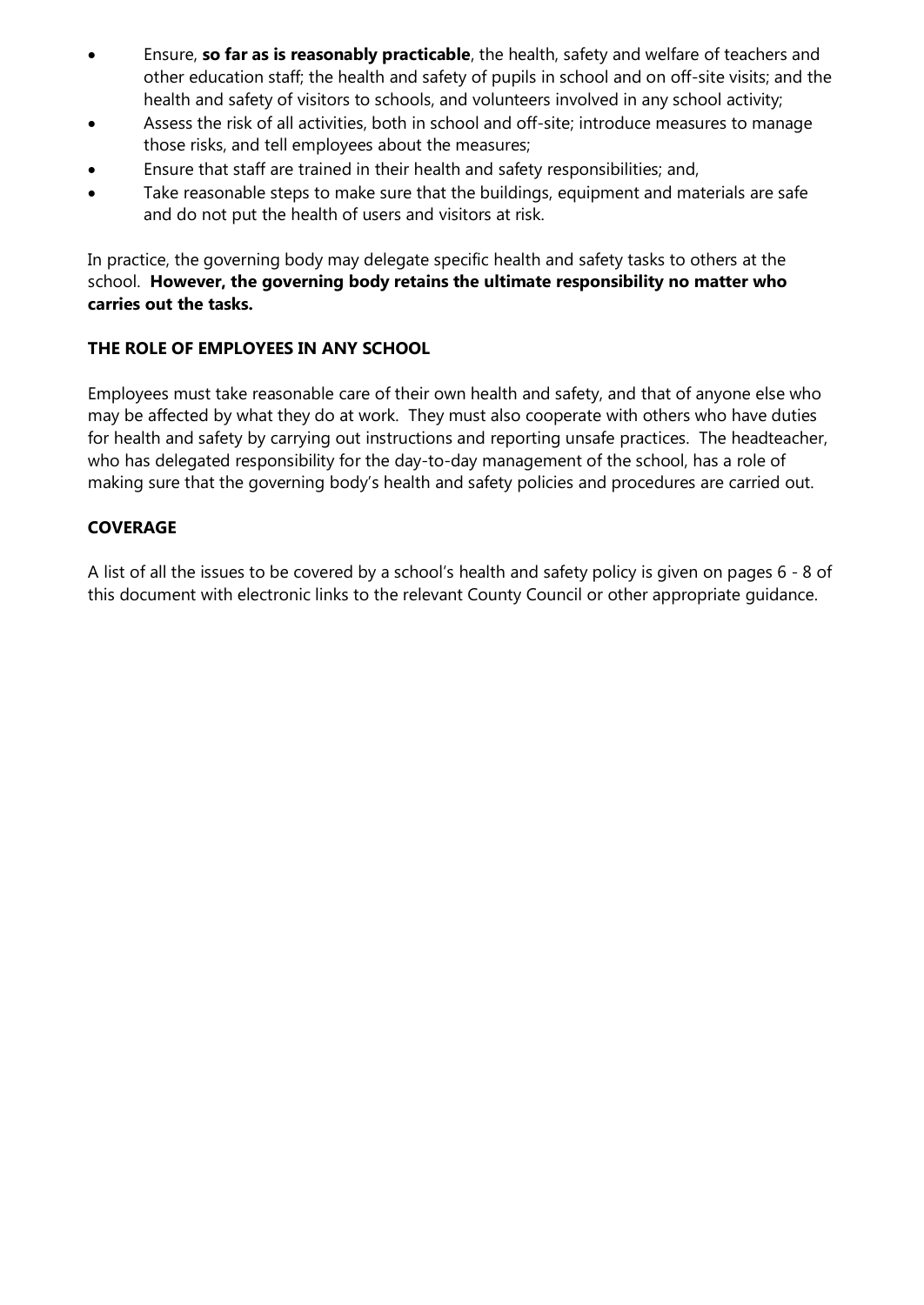#### **1. THE GOVERNORS OF: ST ALDHELM'S CHURCH PRIMARY SCHOOL** will

- 1.1 Provide as far as reasonably practicable a safe and healthy environment for all persons who work at, attend or visit the school.
- 1.2 Ensure, as far as reasonably practicable, the health and safety of pupils, staff and volunteers on off-site visits and activities.
- 1.3 Endorse and support the safety policy of Somerset County Council, and to assist the Council to discharge those responsibilities, which it holds as employer.
- 1.4 Seek improvement to working conditions according to priorities within existing resources.
- 1.5 Recognise their responsibilities when they make available premises or equipment for hire and will ensure that risks to the safety or health of hirers and other persons are adequately controlled as far as possible.
- 1.6 Ensure that Risk Assessments are carried out within the school using a recognised method of recording (e.g., EEC Safety Suite). Risk assessments are communicated to all staff and reviewed as appropriate.
- 1.7 Promote and engage health and safety through discussion and informal meetings and ensure time is made available in staff meetings where health and safety issues can be raised.
- 1.8 Ensure that staff can access training to ensure their competence for their tasks.
- 1.9 Accept the duties that they may hold as a client where they arrange for work through contractors or volunteers. Follow the Council's guidance for the selection of competent contractors and **will** seek assistance from the Council's Corporate Property Group when necessary. Ensure that volunteers receive adequate instruction and supervision to work safely.
- 1.10 Report all incidents/accidents, using the Accident Reporting Module on the EEC Safety Suite and ensure appropriate follow up action has been carried out.
- 1.11 Review on an annual basis, all accidents and incidents reported to identify trends.
- 1.12 Consult with the school council and inform pupils of their responsibilities for Health and Safety.
- 1.13 Recognise the role of safety representatives appointed by recognised trade unions and co-operate with them so that they may undertake their health and safety related functions, including reasonable paid time off for consultation inspection and investigations.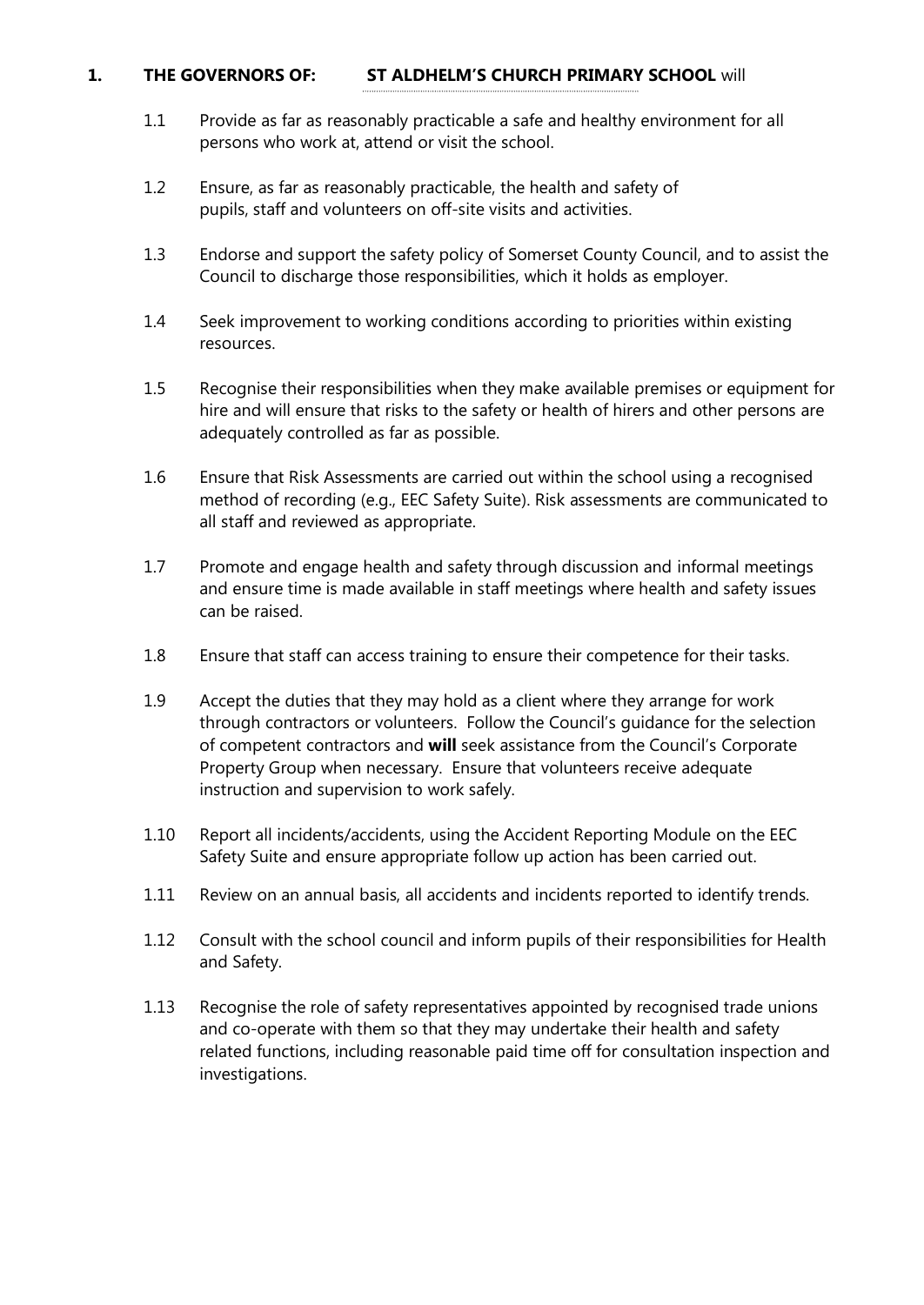The following individuals are recognised as safety representatives at the school.

| ,,<br> | ___ |  |  |
|--------|-----|--|--|
|        |     |  |  |

Trade Union

The Governors and Headteacher will draw this policy to the attention of all staff, and review annually.

| Signed: A Underwood | Chair of Governors: Adam Underwood |  |
|---------------------|------------------------------------|--|
|                     |                                    |  |

Dated: 30.09.21

Signed: *P Cohen* Headteacher: Pippa Cohen

Dated: 30.09.21

### **2. ORGANISATION IN SUPPORT OF HEALTH AND SAFETY**

- 2.1 Schools can be organised in a variety of ways, i.e., on a Headteacher/ Governing Body/Senior Management Team/Departmental basis. The key members are responsible for seeing that their area of responsibility or recognised staff follow the school's policy, and the following measures:
	- 2.1.1 Identification and control of risks associated with any hazardous or dangerous substances.
	- 2.1.2 Selection of equipment suitable for its purpose and ensuring that it is properly used.
	- 2.1.3 Identifying and securing the training needs of members of their Area/Department
	- 2.1.4 Provision of suitable personal protective equipment when required and ensuring that it is properly used.
- 2.2 The Headteacher and Governors recognise the importance of all staff being competent and possessing the necessary current skills, knowledge and qualifications for the use of specialist equipment or facilities.
- 2.3 The Governors will monitor safety performance within the school against the standards set by Somerset County Council and provide an annual summary of their findings.
- 2.4 Ensure that regular School Premises Management checks are completed in line with the [Premises Managers checklist](http://extranet.somerset.gov.uk/EasysiteWeb/getresource.axd?AssetID=134705&type=full&servicet%20ype=Attachment) alongside guidance from the School's Area Building Surveyor and Local Authority. Also ensuring that appropriate training needs of person responsible for premises is delivered.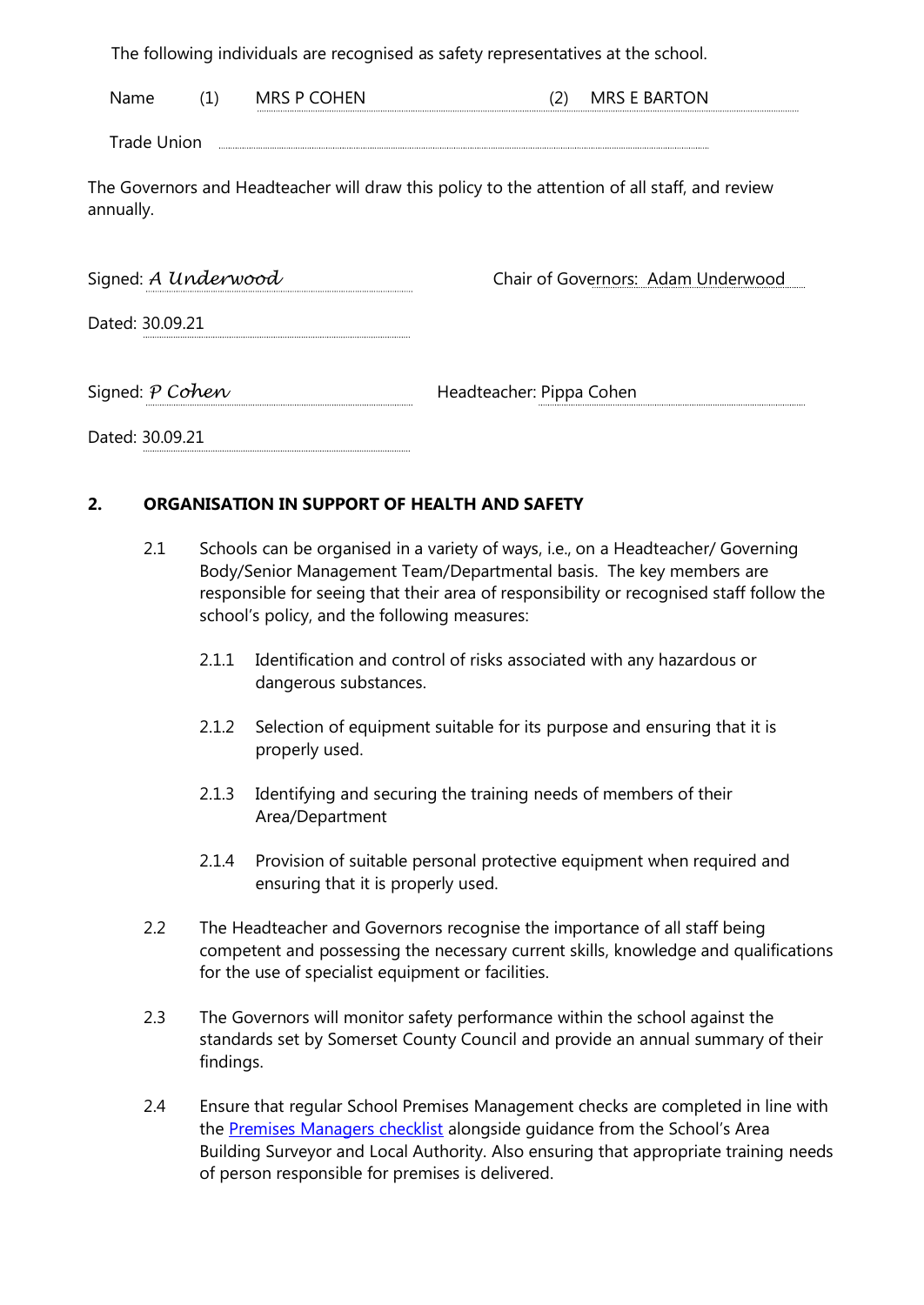- 2.5 Governors to agree delegation for approval of off-site visits and activities (Category A) and review on an annual basis. [Scheme of Delegation.](https://www.somerset.org.uk/sites/sccoea/SiteAssets/SitePages/Templates%20and%20Forms/Governor_to_Head_Delegation_for_Cat_A%5b1%5d%20(3).doc)
- 2.6 The Governors have appointed the following Governor to have a watching brief for health and safety issues, and bring to their notice such issues that require their attention

Assistance on health and safety issues is provided by The Corporate Health and Safety Unit, Somerset County Council

#### **3. Appointment of Appropriate Persons**

Schools should appoint appropriate persons for their delegated areas of responsibility within the school (see Table A for areas which need including in your policy). They should ensure that new staff have the necessary skills and qualifications on appointment, or are able to receive the necessary training and certification, after appointment or on change of responsibilities or work methods.

#### **4. Guidance for Schools**

The following guidance, produced by the Local Authority, is available for schools to use for their own standards:

- [Guidance for Schools Volume 4](http://extranet.somerset.gov.uk/EasySiteWeb/GatewayLink.aspx?alId=32832)
- [Outdoor Education and External Visits Website](https://www.somerset.org.uk/sites/sccoea/SitePages/Home.aspx)
- 4.1 The Governors adopt the standards of the following publications, which are endorsed by Somerset County Councils Learning and Achievement service as standards for its schools:
- Association for Physical Education afPE, (Published September 2016)
- Health and Safety: Responsibilities and duties for Schools: November 2018: [https://www.gov.uk/government/publications/health-and-safety-advice-for](https://www.gov.uk/government/publications/health-and-safety-advice-for-schools/responsibilities-and-duties-for-schools)[schools/responsibilities-and-duties-for-schools](https://www.gov.uk/government/publications/health-and-safety-advice-for-schools/responsibilities-and-duties-for-schools)
- Building Bulletin 100: Design for Fire Safety in Schools (March 2014) Gov.UK link: [https://www.gov.uk/government/publications/building-bulletin-100-design-for-fire-safety](https://www.gov.uk/government/publications/building-bulletin-100-design-for-fire-safety-in-schools)[in-schools](https://www.gov.uk/government/publications/building-bulletin-100-design-for-fire-safety-in-schools)
- Learning Outside of the Classroom:<http://www.lotc.org.uk/>
- Guidance on First Aid for Schools: first published August 2000, latest update 12 February 2014, link:<https://www.gov.uk/government/publications/first-aid-in-schools>
- Supporting Pupils at School with Medical Conditions: published by Department for Education, December 2015; link: [https://www.gov.uk/government/uploads/system/uploads/attachment\\_data/file/484418/su](https://www.gov.uk/government/uploads/system/uploads/attachment_data/file/484418/supporting-pupils-at-school-with-medical-conditions.pdf) [pporting-pupils-at-school-with-medical-conditions.pdf](https://www.gov.uk/government/uploads/system/uploads/attachment_data/file/484418/supporting-pupils-at-school-with-medical-conditions.pdf)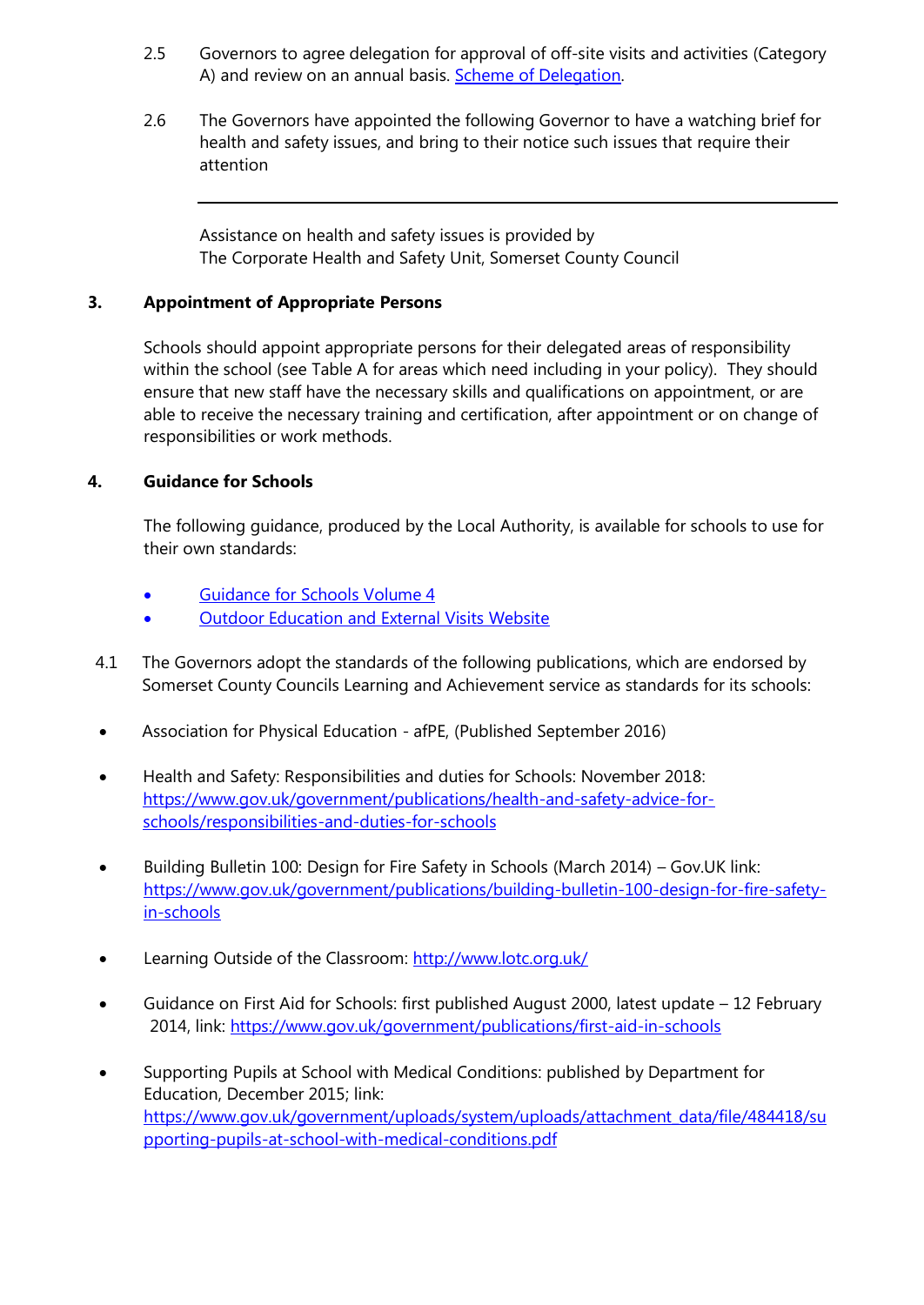## **TABLE A - DELEGATED AREAS OF RESPONSIBILITY WITHIN THE SCHOOL**

# **Name of School: ST ALDHELM'S CHURCH PRIMARY SCHOOL**

| <b>Headteacher</b>                 | <b>MRS P COHEN</b>  |
|------------------------------------|---------------------|
| <b>Delegated Senior Manager:</b>   | <b>MRS E BARTON</b> |
| <b>Premises Manager:</b>           | <b>MR M BODY</b>    |
| <b>External Visit Coordinator:</b> | <b>MRS E BARTON</b> |

| <b>Area</b>                                                       | <b>Location of Policy/Guidance</b>                    | <b>Name of person</b><br>responsible                    |
|-------------------------------------------------------------------|-------------------------------------------------------|---------------------------------------------------------|
| <b>ACCIDENTS/INCIDENTS (NEAR MISSES):</b>                         |                                                       |                                                         |
| Incidents/Injuries                                                | <b>Accident Reporting (EEC Safety Suite)</b>          | All staff/pupils<br>overseen by SBM                     |
| <b>EMERGENCY PROCEDURES:</b>                                      |                                                       |                                                         |
| <b>Emergency Procedures</b>                                       | <b>Business Continuity Plan template for Schools</b>  | Headteacher/SBM/<br><b>SLT</b>                          |
| Critical/Major Incidents and<br>updating your Contingency<br>Plan | <b>School Closures</b>                                | Headteacher in<br>conjunction with<br>Chair of Governor |
|                                                                   | <b>Updating your Contingency Plan</b>                 | SBM and<br>Headteacher                                  |
|                                                                   | <b>Critical Incidents in Schools</b>                  |                                                         |
| <b>EXTERNAL VISITS:</b>                                           |                                                       |                                                         |
| <b>External Visit</b>                                             | <b>Outdoor Education and External Visits Website</b>  | <b>SBM</b>                                              |
| Co-ordinator                                                      | <b>EEC Safety Suite&gt;External Visits Management</b> | <b>SBM</b>                                              |
|                                                                   | Policy for Offsite Visits and Activities - in school  | SBM & Headteacher                                       |
| <b>INDUCTION/TRAINING:</b>                                        |                                                       |                                                         |
| <b>SCC Training Policy (HS031)</b>                                | H&S Induction Checklist (Schools)                     | <b>SBM</b>                                              |
| <b>MEDICAL:</b>                                                   |                                                       |                                                         |
| Hygiene Control                                                   | <b>Guidance for Schools: Volume 4</b>                 | <b>SBM</b>                                              |
| <b>Infection Control</b>                                          | <b>Public Health England Guidance</b>                 | <b>SBM</b>                                              |
| Medicines in school                                               | <b>Guidance for Schools: Volume 4</b>                 | <b>SBM</b>                                              |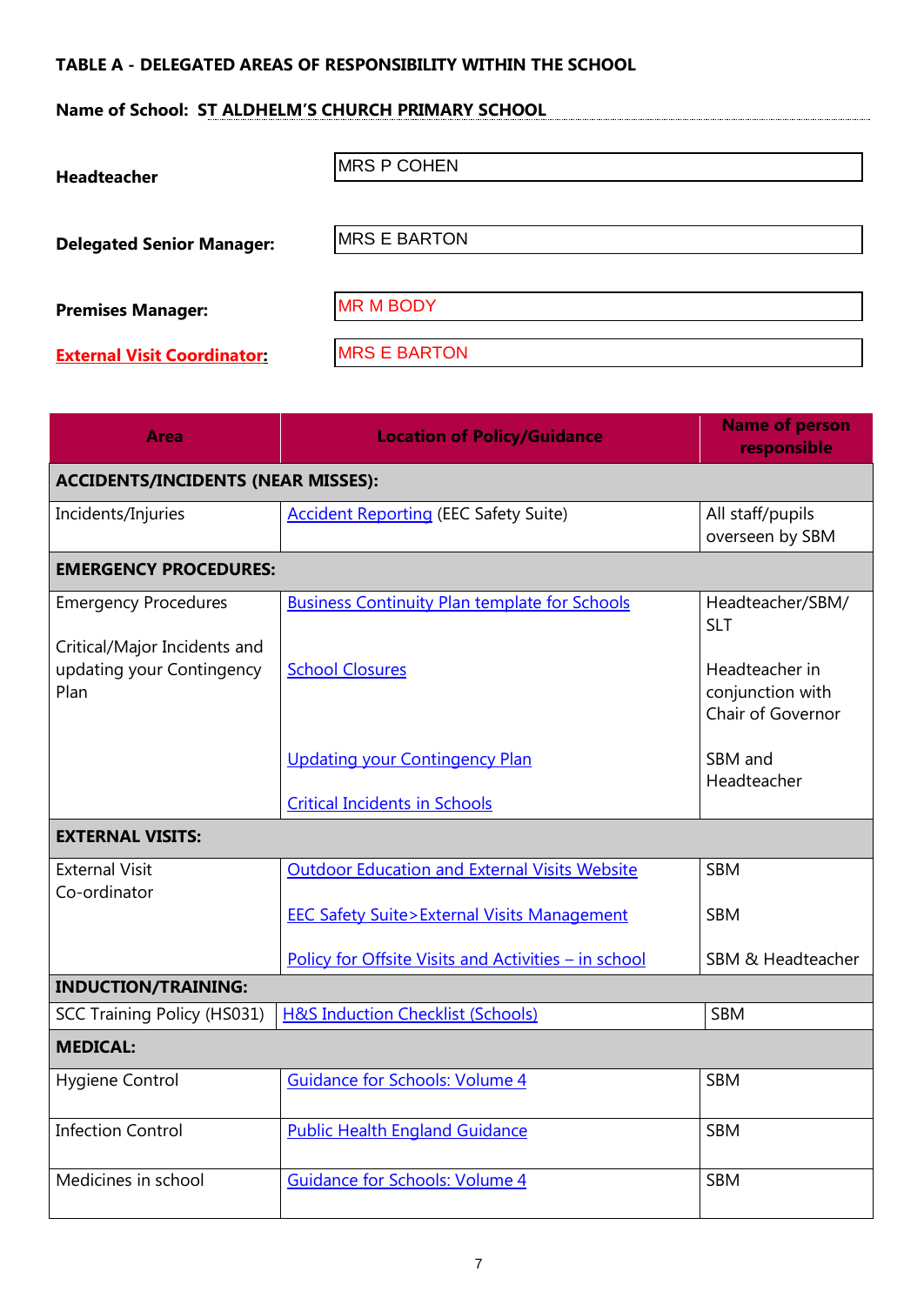| <b>Area</b>                                                                                                        | <b>Location of Policy/Guidance</b>                                                                                                                                                         | <b>Name of person</b><br>responsible |  |
|--------------------------------------------------------------------------------------------------------------------|--------------------------------------------------------------------------------------------------------------------------------------------------------------------------------------------|--------------------------------------|--|
| Needlestick Injuries                                                                                               | H & S Policy Manual - HS007                                                                                                                                                                | <b>SBM</b>                           |  |
| New and Expectant Mothers                                                                                          | H & S Policy Manual - HS017                                                                                                                                                                | <b>SBM</b>                           |  |
| Supporting Pupils with<br>medical conditions,                                                                      | https://www.gov.uk/government/publications/suppor<br>ting-pupils-at-school-with-medical-conditions--<br>3/supporting-pupils-with-medical-conditions-links-<br>to-other-useful-resources--2 | <b>SENCO</b>                         |  |
| <b>RISK MANAGEMENT:</b>                                                                                            |                                                                                                                                                                                            |                                      |  |
| Computer Use                                                                                                       | <b>DSE Assessment Form - HS030</b> Managers Guide, User<br>Guides and DSE1 assessment form for schools                                                                                     | <b>SBM</b>                           |  |
| <b>COSHH</b>                                                                                                       | H & S Policy Manual - HS008 Hazardous substances<br><b>COSHH Assessment Form (F08)</b>                                                                                                     | <b>SBM</b>                           |  |
| Employee or Volunteer<br><b>Driver</b>                                                                             | <b>Driver Risk Assessment HS014</b>                                                                                                                                                        | N/A                                  |  |
| <b>First Aid</b>                                                                                                   | H & S Policy Manual HS012                                                                                                                                                                  | <b>SBM</b>                           |  |
| Minibus Safety                                                                                                     | <b>Outdoor Education Advisors Panel - National</b><br>Guidance                                                                                                                             | N/A                                  |  |
| Violence at Work                                                                                                   | <b>Work-related Violence HS011</b>                                                                                                                                                         | <b>SBM</b>                           |  |
| <b>SITES AND BUILDINGS:</b>                                                                                        |                                                                                                                                                                                            |                                      |  |
| <b>SCC Overarching Guidance</b><br>document                                                                        | <b>Corporate Property Standards and</b><br>Guidance Including construction work/contractors on<br>school site                                                                              | Caretaker                            |  |
| Asbestos                                                                                                           | Asbestos Register - in School                                                                                                                                                              | Caretaker                            |  |
| <b>Electrical Safety</b><br>Portable Appliance<br>Testing                                                          | <b>Guidance for Schools: Volume 4</b>                                                                                                                                                      | Caretaker                            |  |
| <b>Equipment Maintenance</b><br>Lifting Equipment<br>$\bullet$<br>PE Equipment<br>٠<br><b>CDT</b> Equipment<br>LEV | <b>Contact Property Services</b><br>- Contracts available for purchase by schools.                                                                                                         | Caretaker                            |  |
| <b>Fire Safety</b><br><b>Arson Prevention</b>                                                                      | Fire H&S010<br>Contact insurance for more advice<br>https://www.somerset.org.uk/sites/sccinsurance/SiteP<br>ages/Home.aspx                                                                 | <b>Fire Marshalls</b>                |  |
| <b>Gas Appliances</b><br><b>Boilers</b><br>Kitchen                                                                 | <b>Contact Property Services:</b><br>Contracts available for purchase.<br>School responsibility unless Special.                                                                            | Caretaker                            |  |
| Premises Managers checklist                                                                                        | <b>Premises Managers Task List</b>                                                                                                                                                         | Caretaker                            |  |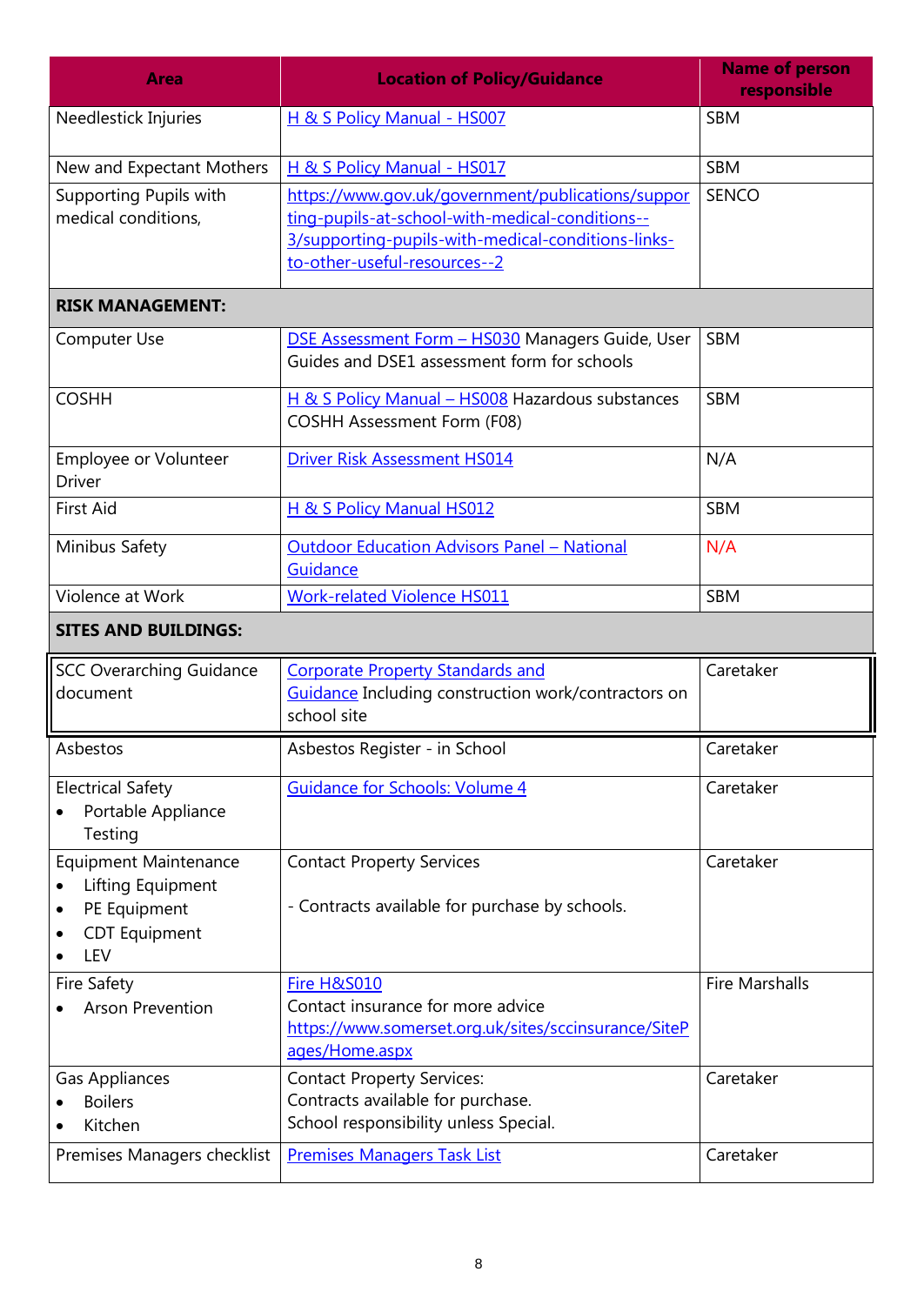| Area                                             | <b>Location of Policy/Guidance</b>                                                                                  | <b>Name of person</b><br>responsible |
|--------------------------------------------------|---------------------------------------------------------------------------------------------------------------------|--------------------------------------|
| Pressure systems $-$ e.g.,<br>steam ovens/stills | School responsibility - contact Insurance<br>https://www.somerset.org.uk/sites/sccinsurance/SiteP<br>ages/Home.aspx | Cook                                 |
| Safety Glazing                                   | Please refer to SCC Corporate Property Standard -<br><b>BDN 27 L40 Safety Glazing</b>                               | Caretaker                            |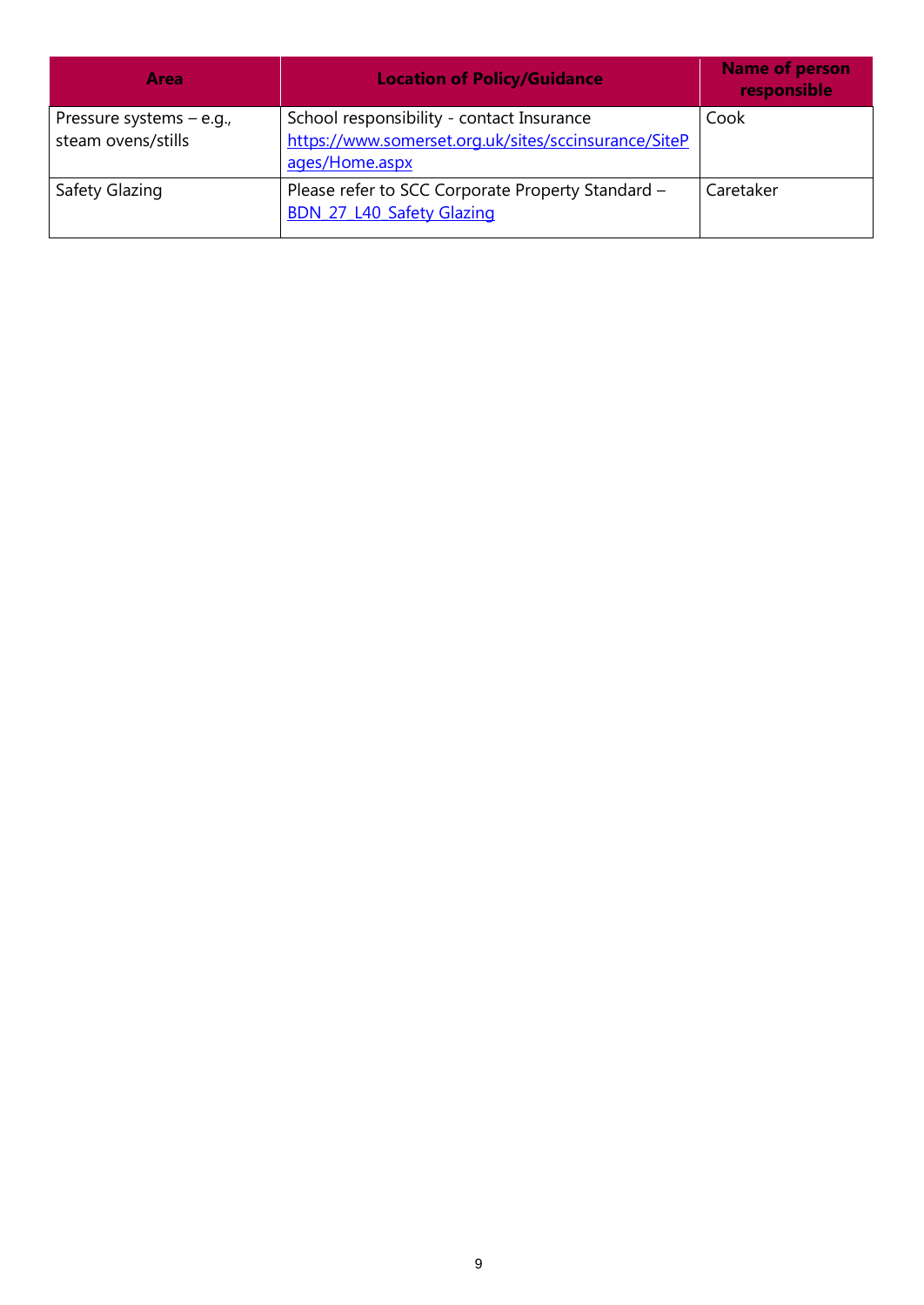**Documents relating to this Policy are listed below along with the locations in which they can be found**:

| <b>Document</b>                                                                                                                                | <b>Location</b><br>(Eg, office, web address)         |
|------------------------------------------------------------------------------------------------------------------------------------------------|------------------------------------------------------|
|                                                                                                                                                |                                                      |
| <b>Contingency Business Plan</b>                                                                                                               | Main school office                                   |
| Accident log book and first aid kit                                                                                                            | First aid cupboard - staffroom kitchen               |
| <b>Risk Assessments</b><br>Lone working<br>$\bullet$<br><b>Manual Handling</b><br>$\bullet$<br>Working at height<br><b>Occupational stress</b> | <b>EEC Safety suite</b><br>https://www.eeclive.co.uk |
| <b>Asbestos Register</b>                                                                                                                       | Main school office                                   |
| Medicines in school                                                                                                                            | Main school office                                   |
| <b>COVID-19 Contingency plan</b>                                                                                                               | Main school office                                   |
|                                                                                                                                                |                                                      |
|                                                                                                                                                |                                                      |
|                                                                                                                                                |                                                      |

## **Document Prepared by** (Signature)

(Print Name)

Title: **<u>..............................</u>...** 

(e.g., Headteacher/Governor)